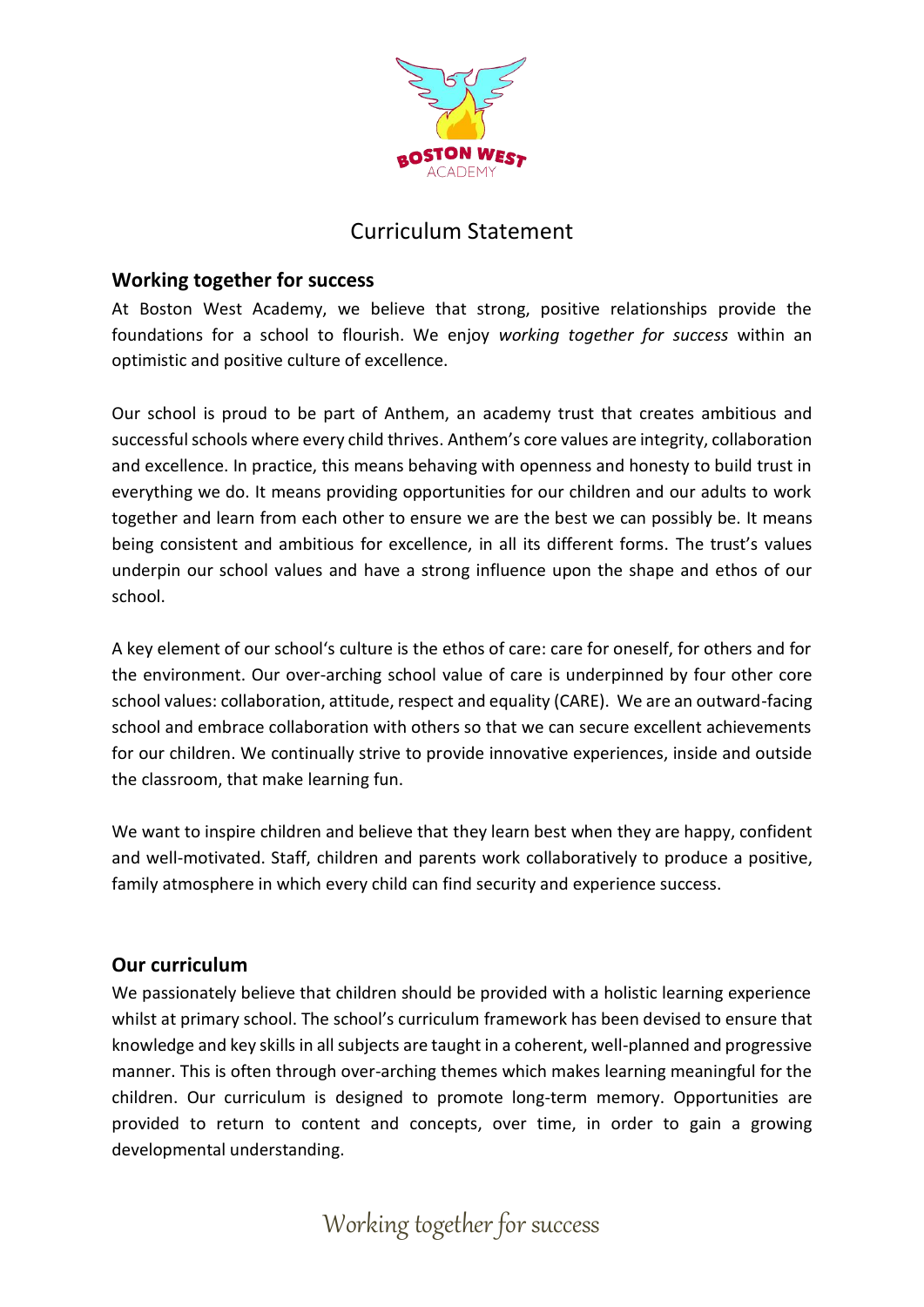

The school's commitment to outdoor learning and first-hand real-life experiences benefits every child's development. Age appropriately, all the children are directly involved in assessing risks. This heightens their awareness and understanding of risks in their daily lives across a range of environments. In this way, children are learning a crucial life skill that will promote safety and well-being today and through into adulthood.

We aim to develop children as individuals – physically, mentally, culturally and spiritually but above all as lifelong learners, able to make a positive contribution to the local and wider community, today and in the future.

## **Intent**

We follow the early years framework in EYFS and the national curriculum in KS1 and KS2.

Our school curriculum is designed to be active, hands-on and memorable. The focus is squarely on learning but learning in a way that is enjoyable and driven by the interests of the pupils.

There are four key drivers in our curriculum. These form the foundations of our curriculum and permeate all aspects of school:



## **Learning beyond the classroom (outdoor learning)**

We provide our children with safe and varied outdoor experiences which they might not access at home or elsewhere. Outdoor learning provides health benefits and opportunities to self-assess risk. As well as this, it promotes well-being, collaboration, a connection to nature and a greater level of enjoyment and motivation.



#### **The arts**

Boston has been identified as an area where community involvement in the arts is significantly below the national average. We provide our children with rich cultural opportunities relating to the arts. Our children express their creativity through the arts in all its forms.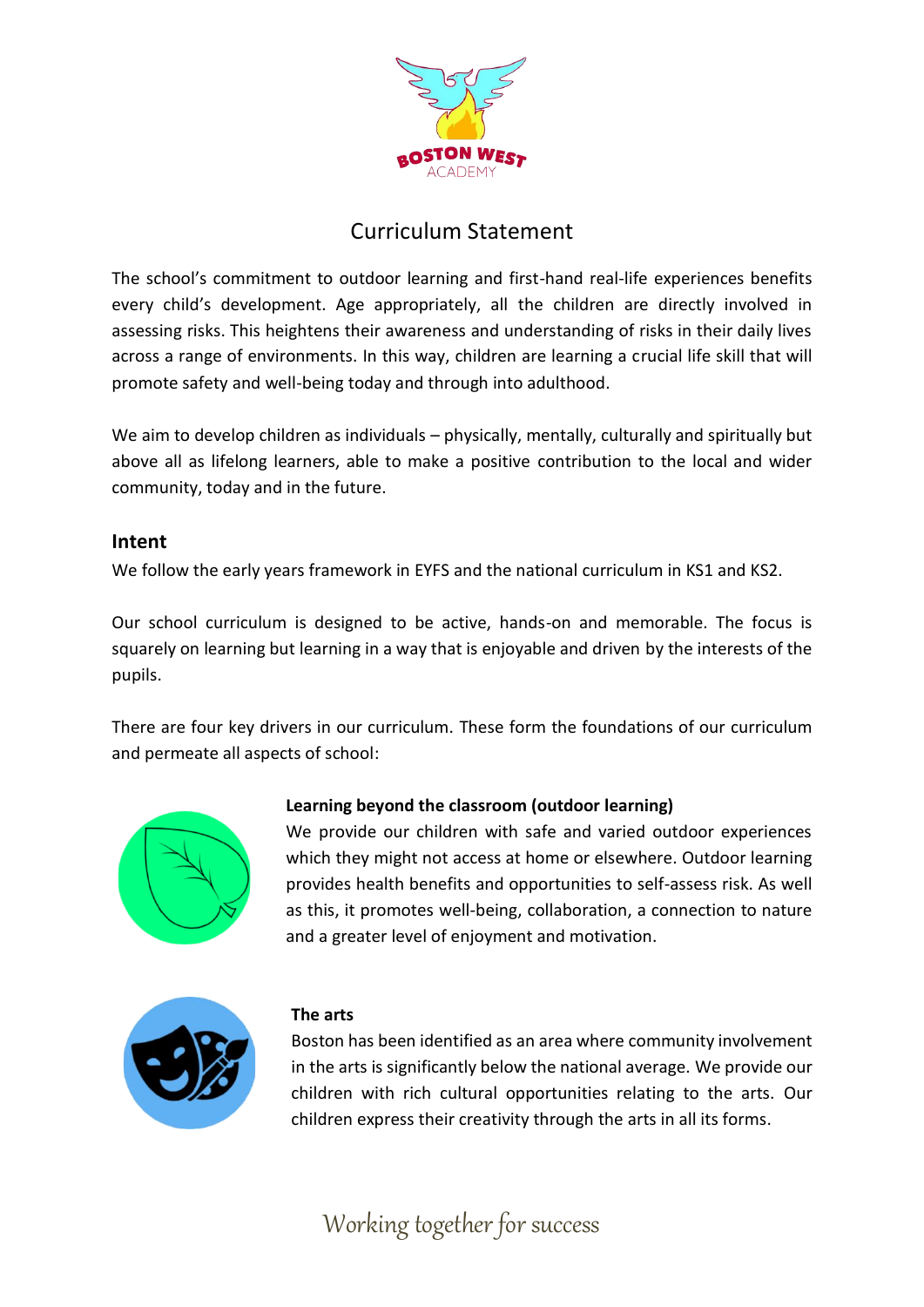



#### **Physical development and sport**

Boston has one of the highest levels of childhood obesity in the country. We encourage healthy living and active learning beyond the classroom. We promote a love of sport and physical exercise which supports children's learning and well-being.



#### **Language development and vocabulary**

Nationally, there is evidence of a "vocabulary gap" between children onentry to school. In order to close this gap, we provide a word-rich environment, with a focus on key words in all subjects, so that children can develop their use of language and increase their vocabulary.

#### **Implementation**

In order to have great learning, we must have great teaching. Our teaching staff consists of a mixture of teachers in the early stages of their career and more experienced teachers. Additional teachers are employed to provide extra quality teaching across the school. Priority is given to teachers' continuous professional development so that teaching practice is continually improved. There is a coaching culture within the school.

English, mathematics and science are coherently planned and sequenced to ensure clear progression within and between year groups. We enable children to develop knowledge and key skills in these subjects so that they can apply them in different contexts.

Reading is given high priority in order to allow pupils to access the full curriculum offer with a focus on high quality teaching of phonics and oracy. We have introduced a rigorous and sequential approach to the reading curriculum which develops pupils' fluency, confidence and enjoyment in reading.

Other subjects in the national curriculum are carefully planned over the long term so that pupils' experiences are deep and broad. Pupils acquire the knowledge and cultural capital they need to broaden their horizons, become aspirational citizens and succeed in life.

Each subject of the curriculum has a comprehensive document that outlines knowledge, skills, coverage and key vocabulary for each year group in a clear and progressive way. Conscious connections, continuous provision and links to our four key drivers are made to ensure a

Working together for success